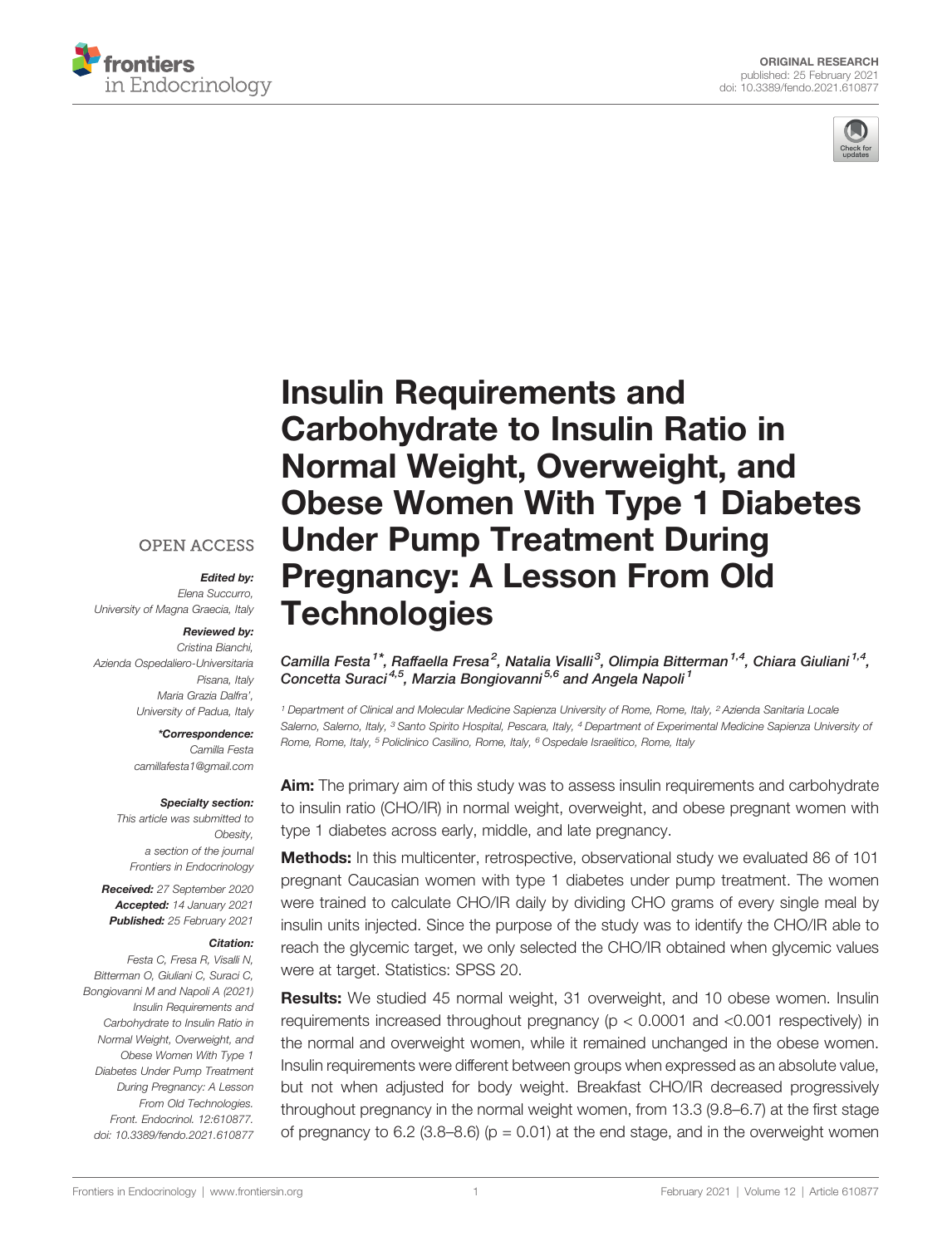from 8.5 (7.1–12.6) to 5.2 (4.0–8.1) ( $p = 0.001$ ), while in the obese women it remained stable, moving from 6.0 (5.0–7.9) to 5.1 (4.1–7.4) ( $p = 0.7$ ). Likewise, lunch and dinner CHO/IR decreased in the normal weight and overweight women ( $p < 0.03$ ) and not in the obese women. The obese women gained less weight than the others, especially in early pregnancy when they even lost a median of 1.25 ( $-1$  -1.1) kg ( $p = 0.005$ ). In early pregnancy, we found a correlation between pregestational BMI and insulin requirements (IU/day) or CHO/IR at each meal ( $p < 0.001$  and  $p = 0.001$ , respectively). In late pregnancy, a relationship between pre-gestational BMI and CHO/IR change was found  $(P = 0.004)$ , as well as between weight gain and CHO/IR change (p=0.02). The significance was lost when both variables were included in the multiple regression analysis. There was no difference in pregnancy outcomes except for a higher pre-term delivery rate in the obese women.

Conclusion: Pre-gestational BMI and weight gain may play a role in determining CHO/IR during pregnancy in women with type 1 diabetes under pump treatment.

Keywords: obese BMI, obesity, continuous subcutaneous insulin infusion, gestation, type 1 diabetes, technologies, pregnancy management, overweight weight gain

# **BACKGROUND**

Pregnant type 1 diabetic women have a high rate of obstetric and fetal complications such as preeclampsia, stillbirths, neonatal mortality, congenital malformations, and neonatal morbidity ([1](#page-7-0), [2\)](#page-7-0).

A poor glycemic control during pregnancy, along with an inadequate pre-conceptional care, increases maternal–fetal complications ([3,](#page-7-0) [4](#page-7-0)). Therefore, establishing correct insulin need during pregnancy is a key factor in order to prevent, on the one hand, the above-mentioned adverse outcomes, on the other, the risk of hypoglycemia.

Carbohydrate counting and carbohydrate-to-insulin ratio (CHO/IR) are a valuable tool in the management of type 1 diabetes in improving glycemic control and flexibility in eating habits ([5,](#page-7-0) [6](#page-7-0)). Moreover, CHO/IR showed intra- and interindividual variations which are not taken into account by most formulas, even more in pregnancy, when a number of metabolic factors change simultaneously and progressively.

Our previous observations confirmed a progressive CHO/IR decline over time at each meal in women with type 1 diabetes under continuous subcutaneous insulin infusion (CSII) therapy during pregnancy ([7](#page-7-0)). Moreover, as pregnancy progressed, insulin requirements increased mainly due to a bolus dose increase [\(8](#page-7-0)–[10\)](#page-7-0).

In the last decades, all countries have been experiencing a dramatic rise in obesity due to several environmental factors, also affecting type 1 diabetic patients from childhood [\(11](#page-7-0)). Data from AMD annals ([12\)](#page-7-0) show that 23% of fertile Italian women with type 1 diabetes are overweight, and 7.8% are obese. Obesity increases insulin resistance even in type 1 diabetes [\(13](#page-7-0)). Because of the metabolic alterations during normal pregnancy, particularly the 60% decrease in insulin sensitivity, nondiabetic overweight and obese women are at increased risk of metabolic dysregulation in pregnancy [\(14](#page-7-0)). This pre-existing impairment should be considered in managing type 1 diabetic pregnancies in women with high pre-gestational BMI, since maternal overweight and obesity increase insulin resistance and insulin requirements especially during the second half of pregnancy ([10,](#page-7-0) [15\)](#page-7-0).

CSII use in pregnancy is still debated, and results obtained from the largest European RCT [\(16](#page-8-0)) point to a wide gap in the practice and experience with this technology in pregnancy.

Our hypothesis is that pre-gestational BMI class and weight gain may influence the CHO/IR trend throughout pregnancy. A deeper understanding of the role of these two variables may contribute to improving the accuracy of algorithms used as prediction models in new technologies.

#### Aim

The aim of this retrospective study was to assess insulin requirements and CHO/IR in well-trained normal weight, overweight and obese pregnant women with type 1 diabetes across early, middle, and late pregnancy.

# RESEARCH DESIGN AND METHODS

From 2006 to 2012, 101 pregnant Caucasian women with type 1 diabetes were followed in four Italian centers dedicated to the management of diabetes in pregnancy ([7](#page-7-0)). We studied the 86 women who had more than one pregnancy outcome available in Electronic Medical Record (EMR). The four centers shared the same clinical management protocol for type 1 diabetic women in pregnancy and used the same EMR. Pre-gestational counseling and pregnancy management were implemented according to the Italian "Diabetes and Pregnancy Study Group" guidelines ([17](#page-8-0)), in line with the American Diabetes Association (ADA)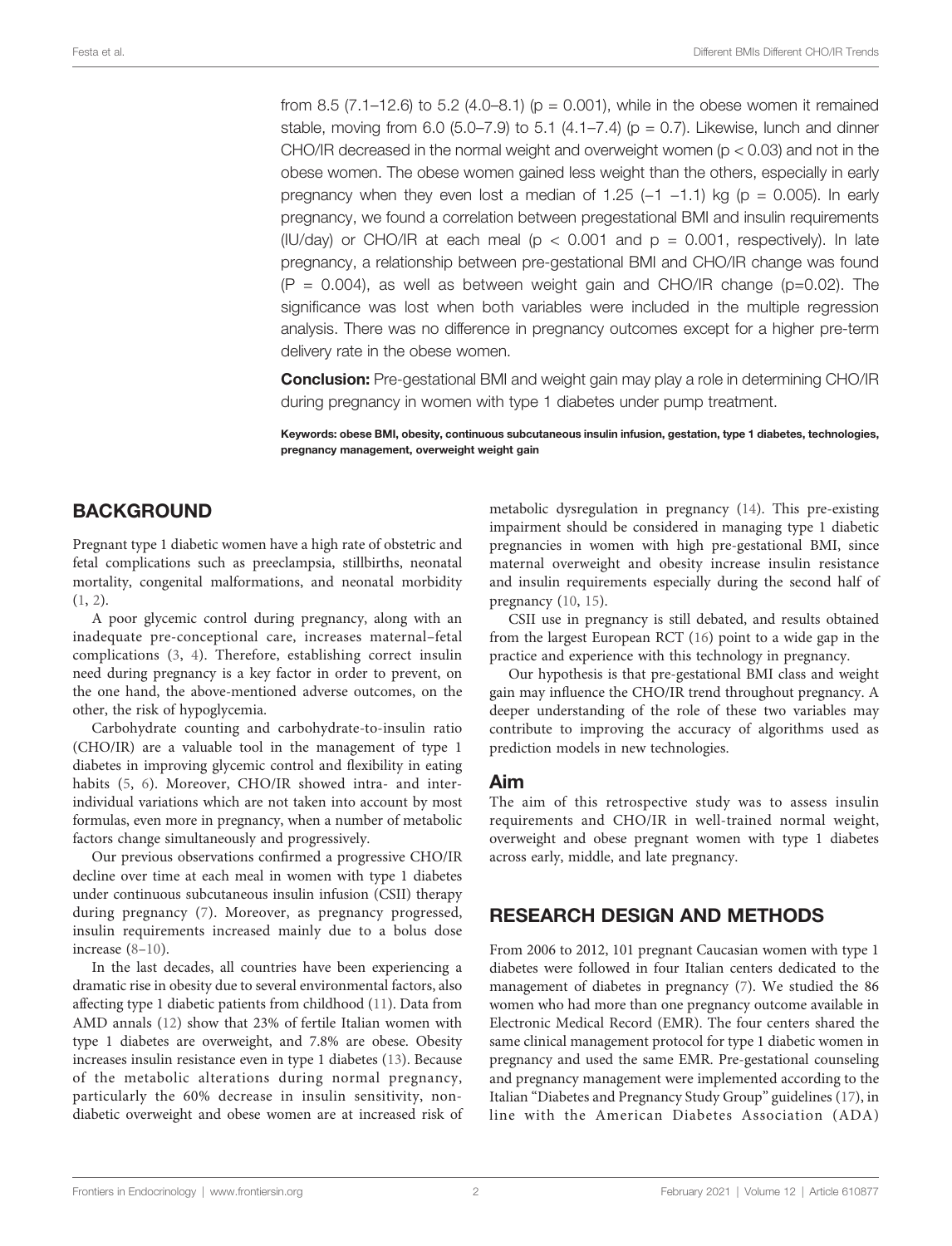recommendations [\(18](#page-8-0)) and the Italian Standards of Care of Diabetes Mellitus [\(19](#page-8-0)). Glycemic targets were set out according to ADA guidelines [\(20](#page-8-0)). At the time, the recommended glycemic targets were ≤95 mg/dl at fasting, ≤140 mg/dl 1 h after the meal and ≤120 mg/dl 2 h after the meal.

HbA1c was checked at the first visit and monitored monthly, with the purpose of achieving values <6.0% (42 mmol/mol).

At the first visit all patients were trained on carbohydrate counting and on how to achieve and maintain strict metabolic control, with monthly refresher training sessions. Moreover, they received dietary recommendations with special reference to caloric intake and glycemic index, according to Italian Recommendations ([21\)](#page-8-0). The daily caloric intake, as well as the recommended weight gain during pregnancy, was prescribed in relation to pre-gestational body weight, in accordance with IOM (Institute of Medicine and National Research Council) recommendations ([22](#page-8-0)).

The diet provided 45–50% carbohydrates, 20% proteins, and 30–35% fats, divided between breakfast (10–15%), lunch (20– 30%), dinner (30–40%) and three snacks (5–10%; mid-morning, mid-afternoon, and before bedtime). A caloric surplus was assigned in the second (340 kcal) and third (450 kcal) trimester of pregnancy to ensure adequate energy reserves and normal fetal growth [\(21](#page-8-0)). The diet was verified through a self-monitoring diary where women recorded pre-prandial and 1-hour post-prandial blood glucose levels (4–8 measurements/day), meal composition, CHO grams of each meal, and insulin units needed. Total daily insulin requirements, basal and bolus units, were expressed both as absolute value and as IU/kg ([23](#page-8-0), [24](#page-8-0)).

All women reported GAD65 Ab titer positivity at the diabetes diagnosis.

Twenty-eight patients (32.6%) switched to CSII during pregnancy (at  $11 \pm 2.8$  weeks of gestation), and the remaining patients used CSII therapy before conception.

Paradigm REAL-Time or Paradigm VEO (Medtronic Inc); Animas (West Chester, PA, IR 1200/2020) and ACCU-Chek Spirit (Roche Diagnostics) insulin pumps were used and only short-acting insulin analogs (lispro/aspart) were adopted.

The women were divided into three sub-groups according to their pre-gestational BMI (normal weight, overweight, and obese).

## Insulin Requirements and CHO/IR Calculation

Insulin requirements were expressed both as total I.U. per day and I.U. per body weight kg, as it currently happens in clinical practice/trials, giving information in women with different pregestational BMI and recommended weight gain.

The women measured CHO/IR daily at each meal by dividing the grams of CHO in the meal by insulin units needed. As the purpose of our study was to identify the CHO/IR able to reach the glycemic goals, we considered CHO/IR when the glycemic values were at target only.

In particular, the measured CHO/IRs were included in the analysis when the Fasting Capillary Blood Glucose (FCBG) ranged from 70 to 90 (acceptable up to 100 mg/dl), 1-h post-prandial BG values ranged from 100 to 130 (acceptable up to 140 mg/dl) and when CHO grams and insulin dose were correctly reported and congruent with medical prescription. During follow-up visits, the CHO/IR setting was verified and updated if necessary.

CHO/IR values were collected from patients' diaries only. We could not use data from management system downloads as at that time only 26.7% of the women used sensors.

We only considered blood glucose levels written in the diaries and verified on a glucose meter.

The difference between CHO/IR at three different stages of pregnancy (Early:13-14<sup>th</sup> g.w.; Middle: 27-28<sup>th</sup> g.w.; Late: 33-35<sup>th</sup> g.w.) was expressed as "Delta CHO/IR."

The correction factor was calculated on the basis of the current 1,800 rule ([25\)](#page-8-0).

### Informed Consent

In agreement with our clinical practice, at the time of the first visit a written informed consent related to the use of clinical data (anonymously) was obtained from all women attending our outpatient offices.

#### Statistical Analysis

All statistical analyses were performed using SPSS statistics version 20.0 (SPSS, Chicago, IL). Data are shown as median  $(25<sup>th</sup>$  and  $75<sup>th</sup>$  percentiles) or mean (SD) according to distribution and as numbers (percentage). Kruskal–Wallis or ANOVA/Fisher tests were used to compare groups according to data distribution. Wilcoxon signed-rank and Friedman tests were used to analyze data longitudinally. Spearman correlation, univariate and multiple linear regression analysis were used to investigate relationships between variables. A  $p \leq 0.05$  was considered significant.

# RESULTS

We enrolled 86 women with type 1 diabetes, aged 33.2 ± 5.2 yrs, disease duration 14 yrs (9–21) periconceptional HbA1C 52 (47– 62) mmol/mol, BMI 24.4 (22.2-27.1) kg/m<sup>2</sup>, and weight gain at 33–35 g.w. of 14 (9.8–18) kg.

The patients were divided into three groups according to their pre-gestational BMI: 45 normal weight, 31 overweight and 10 obese women whose main clinical characteristics are shown in [Table 1](#page-3-0).

At 33–35 g.w., obese women gained less weight than the normal weight women (see [Table 3](#page-4-0)) (Bonferroni,  $p = 0.015$ ). The same trend was observed with respect to overweight women, without obtaining a statistical significance.

The main maternal-neonatal outcomes are reported in [Table 2](#page-3-0). No ketoacidosis episodes or severe hypoglycemia (requiring assistance of another person) were reported.

## Insulin Requirements and Glucose Control

Glycemic goals were generally reached before and after meals (see [Table 1 Supplementary](#page-7-0) file).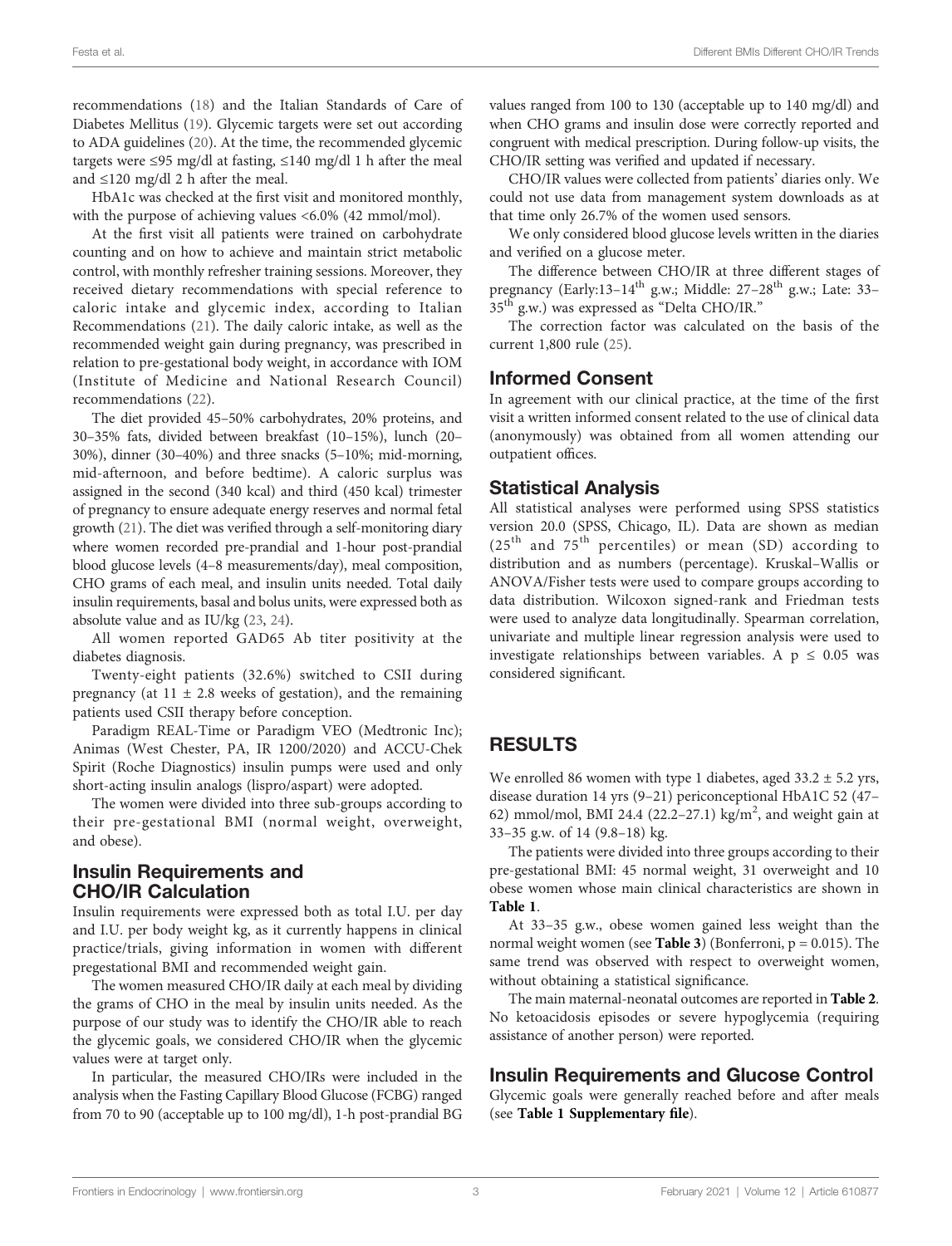#### <span id="page-3-0"></span>Insulin Requirements: Longitudinal Trend in Each Group

In the normal weight women, insulin requirements, however expressed (24 h, basal or bolus total insulin and unit/kg, basal or bolus), significantly increased in late pregnancy ( $p < 0.0001$ ). A similar trend was observed in the overweight women  $(<0.001$ ; <0.001; 0.002, and 0.0006, respectively).

In the obese women, the insulin requirements, however expressed, did not change significantly during pregnancy (total insulin  $p = 0.14$  and UI/kg,  $p = 0.1$ ; total boluses  $p = 0.2$ , boluses/ kg  $p = 0.4$ ; total basal  $p = 0.1$ ; basal/kg  $p = 0.27$ ). Full data are reported in [Table 3](#page-4-0).

#### Insulin Requirements: Comparison Between Groups

In early pregnancy, insulin requirements increased according with BMI, being lower in the normal weight women and higher in the obese women (normal weight  $v_s$  overweight  $p = 0.009$ ; normal weight *vs* obese  $p = 0.001$ ; see **[Table 3](#page-4-0)**), while the insulin needs of the overweight women were in the middle (obese vs overweight  $p = 0.014$ ; see Table 2). Basal and bolus insulin were in line with this trend (see [Table 3](#page-4-0)).

These differences, although smaller, persisted in middle pregnancy (normal weight vs overweight  $p = 0.01$ ; see [Table](#page-4-0) [3](#page-4-0)), but were no longer evident in late pregnancy. Basal insulin requirements showed a similar trend (see [Table 3](#page-4-0)), while differences in bolus doses were already lost by middle pregnancy (see [Table 3](#page-4-0)).

When insulin requirements were adjusted for body weight (IU/kg), no difference was found in any phase of pregnancy (see [Table 3](#page-4-0)).

#### Insulin Requirements: Relationships With BMI and Weight Gain in Whole Cohort

In early pregnancy, we found a significant correlation between pregestational BMI and insulin requirement expressed as total IU/day at each meal ( $p < 0.001$ ), as confirmed by univariate linear regression analysis ( $\beta$  = 0.62; 95%CI (1–2); P < 0.001; R<sup>2</sup> 0.3). In late pregnancy, neither pre-gestational BMI nor weight gain was independently related to the total insulin requirement increase recorded from early to late pregnancy.

# CHO/IR

#### CHO/IR: Longitudinal Trend in Each Group

At each meal, CHO/IR declined significantly throughout gestation in the normal (breakfast  $p = 0.01$ ; lunch  $p = 0.03$ ; dinner  $p = 0.0009$ ) and overweight women (breakfast  $p = 0.001$ ; lunch  $p = 0.006$ ; dinner  $p < 0.0001$ ) (see **[Table 4](#page-5-0)**), while in the obese women it remained stable (see [Table 4](#page-5-0)).

In addition, in order to assess if this overall CHO/IR decrease was a continuum process, we compared the CHO/IR changes happening between early and middle pregnancy or between middle and late pregnancy (see [Table 4](#page-5-0)).

#### CHO/IR: Transversal Comparison Between Groups

In early pregnancy, the normal weight women had the highest CHO/ IR at breakfast (*post-hoc* Bonferroni normal weight  $v$ s overweight  $p =$ 0.02;  $vs$  obese  $p = 0.01$ ), even if, when compared with the overweight women, the difference was of borderline significance.

#### CHO/IR: Relationships With BMI and Weight Gain in Whole Cohort

In early pregnancy, we found a significant correlation between pregestational BMI and CHO/IR at each meal ( $p = 0.001$ ), as confirmed by univariate linear regression analysis (beta −0.48; 95%CI ( $-0.78$  to  $-0.21$ ); P < 0.001; R<sup>2</sup> 0.32).

In late pregnancy we found a significant correlation between pregestational BMI and CHO/IR change at breakfast and dinner (Spearman test,  $p = 0.03$  and 0.048, respectively) as well as a correlation between CHO/IR change at breakfast and weight gain  $(p = 0.02)$ . The significant relationship between BMI or weight

| <b>TABLE 1</b>   Main clinical characteristics. |                     |                  |                  |         |  |  |  |  |
|-------------------------------------------------|---------------------|------------------|------------------|---------|--|--|--|--|
|                                                 | Normal weight n. 45 | Overweight n. 31 | Obese n. 10      | p-value |  |  |  |  |
| Age $\pm$ SD (yr)                               | $33.2 + 5.2$        | $29.5 + 5.5$     | $31.7 + 6.3$     | ns      |  |  |  |  |
| Pre-gestational BMI (kg/m <sup>2</sup> )        | 22 (20.4-23)        | 26.7 (25.7-28.3) | 34.4 (31.9-37.2) | ns      |  |  |  |  |
| Disease duration (yr)                           | $13(6.5 - 21)$      | 15.6 (10.2-19.5) | 14 (11-22.7)     | ns      |  |  |  |  |
| HbA1c (mmol/mol)                                | 49.7 (43.7-59.9)    | 49.2 (45-60)     | 49.5 (38.8-58)   | ns      |  |  |  |  |

#### TABLE 2 | Pregnancy Outcomes.

|                          | Normal weight% (n) | Over-weight% (n) | Obese% (n)   | Tot $%$ (n)  | p-value |
|--------------------------|--------------------|------------------|--------------|--------------|---------|
| <b>CS</b>                | 90 (36/40)         | 92.6(25/27)      | 100% (10/10) | 92.2 (71/77) | ns      |
| Macrosomia               | 26.2 (11/42)       | 25 (7/28)        | 0(0/9)       | 22.8 (18/79) | ns      |
| LGA (>90th centile)      | 34.1 (14/41)       | 33.3(9/27)       | 11.1(1/9)    | 31.1 (24/77) | ns      |
| Preterm birth (<34 g.w.) | 0(0/41)            | 0(0/28)          | 40 (4/10)    | 5.1(4/79)    | 0.001   |
| Preterm birth (<37 g.w.) | 24.4 (10/41)       | 28.6 (8/28)      | 50.0(5/10)   | 29.1 (23/79) | ns      |
| hypoglycaemia            | 15.8 (6/38)        | 25.9 (7/27)      | 22.2(2/9)    | 20.3 (15/74) | ns      |
| hypocalcemia             | 0(0/38)            | 1(1/27)          | 0(0/9)       | 1.3(1/74)    | ns      |
| Jaundice                 | 13.1 (5/38)        | 29.6 (8/27)      | 11.1(1/9)    | 18.9 (14/74) | ns      |
| Female                   | 46.3 (19/41)       | 46.4 (13/28)     | 20.0(2/10)   | 43.0 (34/79) | ns      |

CS, Cesarean Section.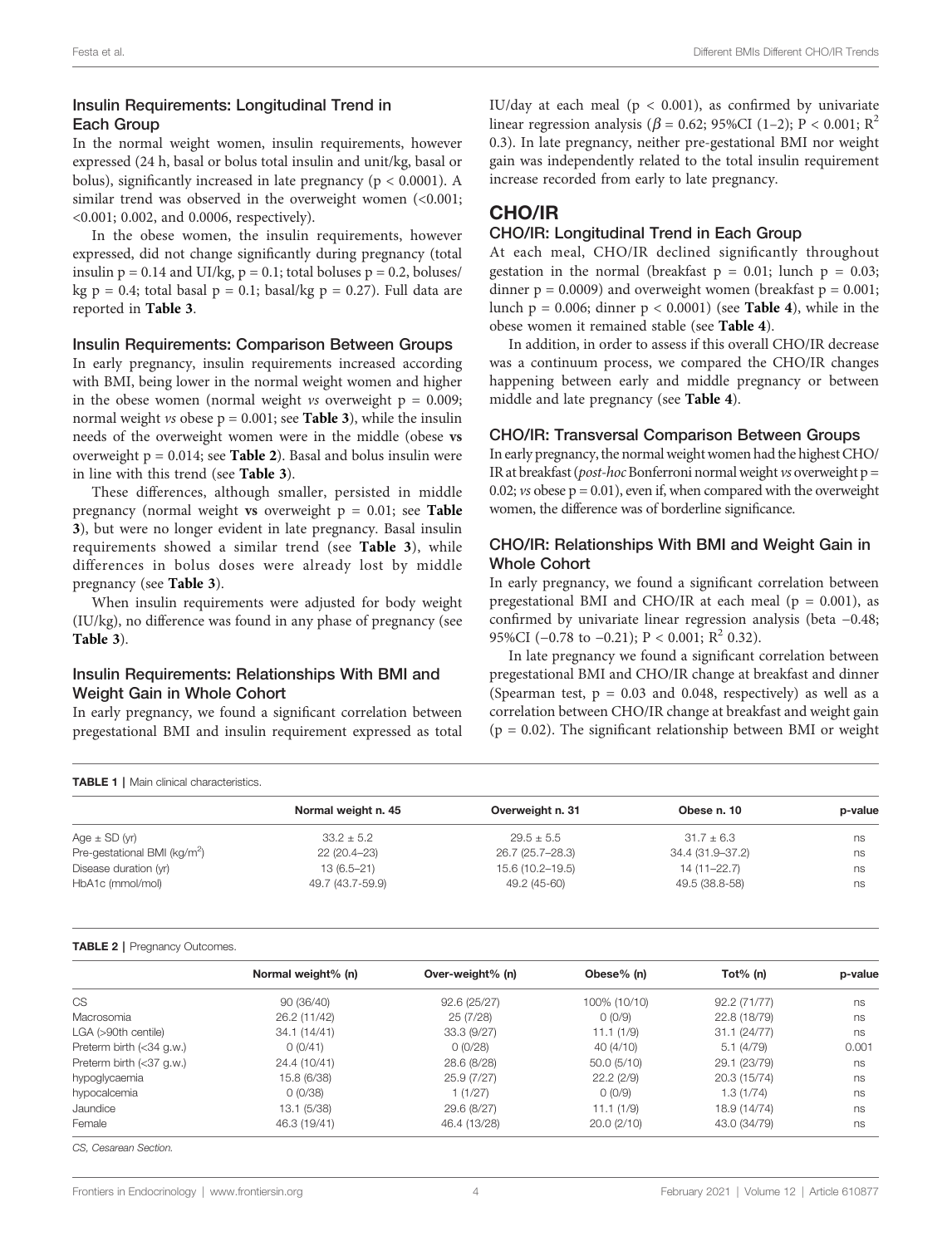<span id="page-4-0"></span>**TABLE 3** | Insulin requirement and weight gain: comparison among the three groups.

|                             |                             |                    | EARLY 13-14 <sup>th</sup> g.w. |              |             |                      |                    | MIDDLE 27-28 <sup>th</sup> g.w. |                |            |                             |                    | LATE 33-35 <sup>th</sup> g.w. |                |           |
|-----------------------------|-----------------------------|--------------------|--------------------------------|--------------|-------------|----------------------|--------------------|---------------------------------|----------------|------------|-----------------------------|--------------------|-------------------------------|----------------|-----------|
| <b>BMI</b>                  | <b>Normal</b><br>$(n = 38)$ | Over<br>$(n = 29)$ | <b>Obese</b><br>$(n = 10)$     | p-<br>value* | p-value**   | Normal( $n =$<br>45) | Over<br>$(n = 31)$ | <b>Obese</b><br>$(n = 10)$      | $p-$<br>value* | p-value**  | <b>Normal</b><br>$(n = 45)$ | Over( $n =$<br>31) | Obese $(n =$<br>10)           | $p-$<br>value* | p-value** |
| <b>Weight Gain Kg</b>       |                             |                    |                                | 0.0048       | N vs Ob.002 |                      |                    |                                 | 0.01           | N vs       |                             |                    |                               | 0.04           | N vs      |
| Median                      | 3.1                         | 2.25               | $-1.25$                        |              | Ov vs       | 11                   | 7.3                | 6                               |                | O.02       | 14                          | 13.7               | 8.0                           |                | Ob.015    |
| $25^{th} - 75^{th}$         | $2 - 5$                     | $1 - 5.2$          | $-3.1$                         |              | Ob.005      | $8 - 13$             | $5 - 12$           | $2.1 - 8.2$                     |                |            | $12 - 18.1$                 | $10 - 18.9$        | $2.9 - 15$                    |                |           |
| Percentile                  |                             |                    | $-1.1$                         |              |             |                      |                    |                                 |                |            |                             |                    |                               |                |           |
| Insulin IU/24h              |                             |                    |                                | 0.0005       | N vs Ob.001 |                      |                    |                                 | 0.004          | N vs Ob.01 |                             |                    |                               | ns             | ns        |
| Median                      | 33.30                       | 41.15              | 53.5                           |              | N vs Ov.009 | 38.63                | 46.20              | 58.08                           |                |            | 49.8                        | 56.45              | 62.64                         |                |           |
| $25^{th} - 75^{th}$         | $23.6 - 51$                 | $23 - 67.8$        | $46.4 -$                       |              | Ov vs Ob.01 | $22.5 - 97.6$        | $39.1 -$           | $38.6 -$                        |                |            | $32-$                       | $26 - 102.3$       | 38.9-83.2                     |                |           |
| Percentile                  |                             |                    | 59.2                           |              |             |                      | 75.9               | 73.7                            |                |            | 101.6                       |                    |                               |                |           |
| Insulin IU/kg/24h           |                             |                    |                                | ns           | ns          |                      |                    |                                 | ns             | ns         |                             |                    |                               | ns             | ns        |
| Median                      | 0.56                        | 0.55               | 0.55                           |              |             | 0.55                 | 0.57               | 0.52                            |                |            | 0.68                        | 0.7                | 0.61                          |                |           |
| $25^{th} - 75^{th}$         | $0.4 - 0.8$                 | $0.31 - 0.7$       | $0.49 - 0.8$                   |              |             | $0.4 - 1.3$          | $0.49 -$           | $0.38 - 0.9$                    |                |            | $0.4 - 1.3$                 | $0.47 - 1.13$      | $0.37 - 1.0$                  |                |           |
| Percentile                  |                             |                    |                                |              |             |                      | 1.05               |                                 |                |            |                             |                    |                               |                |           |
| Basal IU/24h                |                             |                    |                                | 0.008        | N vs        |                      |                    |                                 | 0.008          | N vs       |                             |                    |                               | 0.02           | ns        |
| Median                      | 17.2                        | 24.1               | 30.88                          |              | Ob.01       | 21.13                | 25.35              | 33.58                           |                | Ob.005     | 24                          | 30.45              | 38.92                         |                |           |
| $25^{th}$ -                 | $10.2 -$                    | $8.4 - 36.9$       | $21.6 - 36$                    |              | N vs        | $6.5 - 45.7$         | $19.2 -$           | $19.6 -$                        |                |            | $16 - 47$                   | $22 - 48.3$        | 19.9-44.6                     |                |           |
| 75 <sup>th</sup> Percentile | 36.1                        |                    |                                |              | Ov.02       |                      | 40.2               | 41.5                            |                |            |                             |                    |                               |                |           |
| Basal IU/kg/24h             |                             |                    |                                | ns           | ns          |                      |                    |                                 | ns             | ns         |                             |                    |                               | ns             | ns        |
| Median                      | 0.32                        | 0.31               | 0.32                           |              |             | 0.30                 | 0.32               | 0.30                            |                |            | 0.33                        | 0.36               | 0.39                          |                |           |
| $25^{th} - 75^{th}$         | $0 - 0.6$                   | $0.11 -$           | $0.23 -$                       |              |             | $0.1 - 0.4$          | $0.25 - 0.5$       | $0.19 - 0.5$                    |                |            | $0.3 - 0.5$                 | $0.28 - 0.56$      | $0.19 - 0.49$                 |                |           |
| Percentile                  |                             | 0.53               | 0.47                           |              |             |                      |                    |                                 |                |            |                             |                    |                               |                |           |
| Bolus IU/24h                |                             |                    |                                | 0.0006       | N vs        |                      |                    |                                 | 0.05           | ns         |                             |                    |                               | ns             | ns        |
| Median                      | 16.1                        | 17.05              | 22.62                          |              | Ob.01       | 17.5                 | 20.85              | 24.5                            |                |            | 25.8                        | 26                 | 23.97                         |                |           |
| $25^{th} - 75^{th}$         | $6.5 - 28.1$                | $9 - 39.0$         | $22.0 - 25$                    |              | N vs        | $9.9 - 69$           | 13.8-38            | $19 - 32.2$                     |                |            | $8.4 - 69$                  | 13.8-54            | $19 - 43.1$                   |                |           |
| Percentile                  |                             |                    |                                |              | Ov.02       |                      |                    |                                 |                |            |                             |                    |                               |                |           |
| Bolus IU/kg/24h             |                             |                    |                                | ns           | ns          |                      |                    |                                 | ns             | ns         |                             |                    |                               | ns             | ns        |
| Median                      | 0.23                        | 0.23               | 0.26                           |              |             | 0.26                 | 0.26               | 0.22                            |                |            | 0.35                        | 0.31               | 0.22                          |                |           |
| $25^{th} - 75^{th}$         | $0.1 - 0.5$                 | $0.11 -$           | $0.2 - 0.33$                   |              |             | $0.1 - 0.9$          | $0.17 - 0.5$       | $0.19 - 0.4$                    |                |            | $0.1 - 0.9$                 | $0.17 - 0.56$      | $0.18 - 0.5$                  |                |           |
| Percentile                  |                             | 0.53               |                                |              |             |                      |                    |                                 |                |            |                             |                    |                               |                |           |

N, Normo–weight; Ov, Over–weight; Ob, Obese; ns, non-significant.

\*Kruskal–Wallis, \*\*Post hoc Analysis Bonferroni corrected p–values (S<0.016).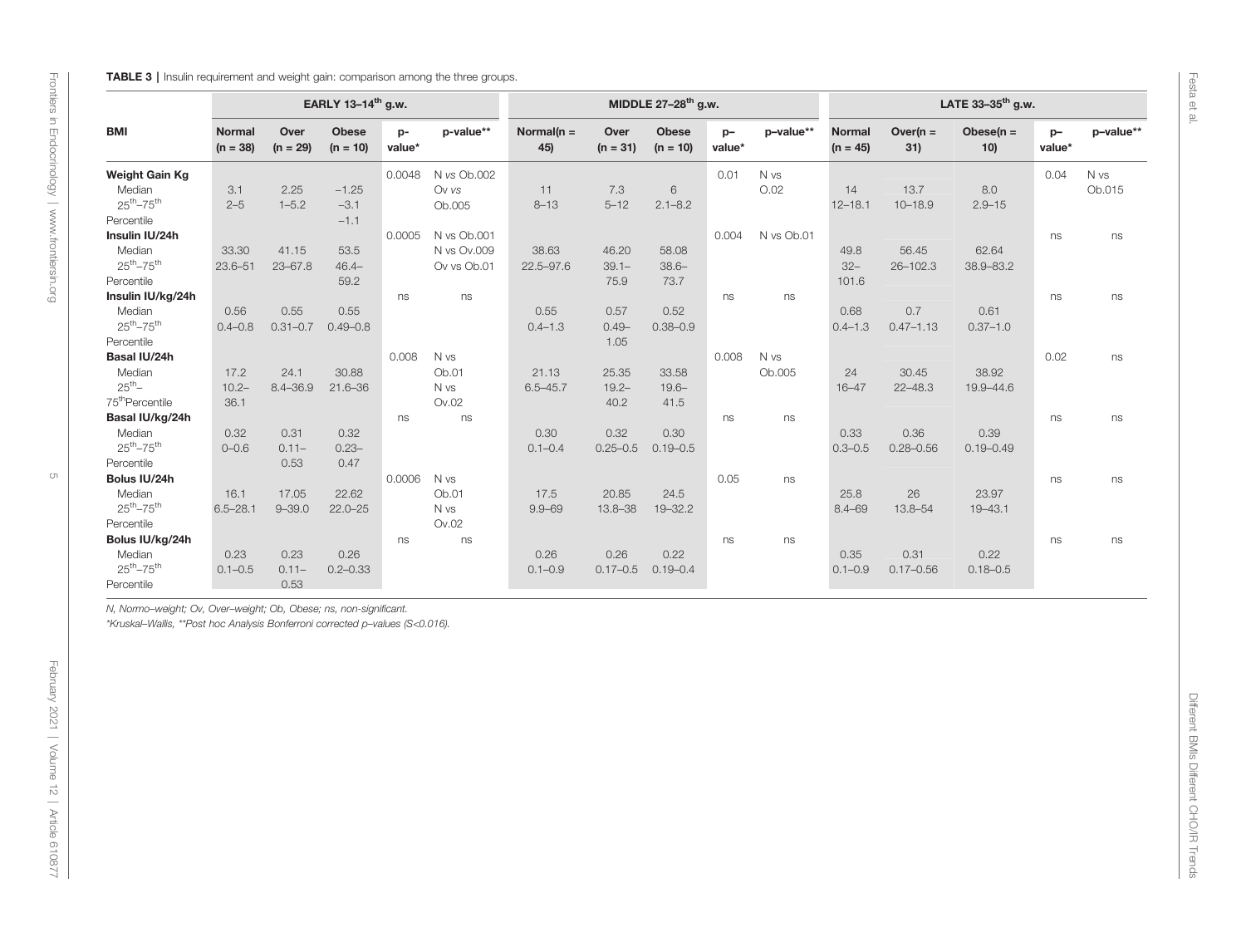|                                  | Early 13-14 g.w.   | Middle 27-28 g.w. | Late 33-35 g.w.   | *p-value | **p-value                              | <b>CHO/IR Delta</b> |
|----------------------------------|--------------------|-------------------|-------------------|----------|----------------------------------------|---------------------|
| Normal weight women (BMI<25)     |                    |                   |                   |          |                                        |                     |
| CHO/I breakfast                  | $13.3(9.8 - 6.7)$  | $7.5(5.5-9.5)$    | $6.2(3.8-8.6)$    | 0.01     | EvsM 0.004<br>MvsL 0.04<br>EvsL 0.006  | $7.4(0-11.4)$       |
| CHO/I lunch                      | $12.4(9 - 16)$     | $10(9 - 13.3)$    | $7.9(5.6-2.9)$    | 0.03     | EvsM 0.08<br>MvsL 0.002<br>EvsL 0.007  | $3.7(0-6.4)$        |
| CHO/I dinner                     | $14(9.7-16.8)$     | $10(7.1 - 11.7)$  | $6.9(5.5-10)$     | 0.0009   | EvsM 0.1<br>MvsL 0.0004<br>EvsL 0.0005 | $6.1(3.2 - 10.3)$   |
| Over-weight women (BMI 25-29.99) |                    |                   |                   |          |                                        |                     |
| CHO/I breakfast                  | $8.5(7.1 - 12.6)$  | $7.3(5-9)$        | $5.2(4-8.1)$      | 0.001    | EvsM 0.08<br>MvsL 0.001<br>EvsL 0.0004 | $3.4(1.5 - 5.4)$    |
| CHO/I lunch                      | $11.3(7.4 - 13.5)$ | $8.5(6.2 - 11)$   | $7.3(5.4 - 9.8)$  | 0.006    | EvsM 0.01<br>MvsL 0.01<br>EvsL 0.0006  | $3.1(1.5 - 5.7)$    |
| CHO/I dinner                     | $12.4(8.9-16)$     | $9.2(7.5-12)$     | $8.1(6.7-13)$     | < 0.0001 | EvsM 0.02<br>MvsL 0.1<br>EvsL 0.001    | $1.7(1 - 7.3)$      |
| Obese women (BMI ≥30)            |                    |                   |                   |          |                                        |                     |
| CHO/I breakfast                  | $6.0(5.0 - 7.9)$   | $5,9(4,7-8)$      | $5.1(4.1 - 7.4)$  | 0.7      | EvsM > 0.9<br>MvsL 0.4<br>EvsL 0.4     | $1.4 (-3.4 - 3)$    |
| CHO/I lunch                      | $7.8(6.5 - 9.2)$   | $7.1(4.8 - 9.3)$  | $7.3(4.1 - 10.7)$ | 0.7      | EvsM 0.5<br>MvsL 0.3<br>EvsL 0.7       | $0.7 (-3.4 - 3.5)$  |
| CHO/I dinner                     | $9.3(8.2 - 10.8)$  | $7.3(6.8 - 8.5)$  | $7.2(4.8 - 9.4)$  | 0.2      | EvsM 0.1<br>MvsL 0.5<br>EvsL 0.3       | $3(-0.5-6.3)$       |

<span id="page-5-0"></span>TABLE 4 | CHO/I in normal weight, over–weight and obese women with type 1 diabetes across early, middle, and late pregnancy.

Median (interquartile range).

Longitudinal analysis for each group: \*p–value Friedman, \*\*p–value Wilcoxon signed rank. E, Early, M, Middle, L, Late.

gain and CHO/IR change at breakfast (univariate simple regression) was lost when both variables were included in a multiple regression analysis (see Table 5).

## Insulin Sensitivity (Correction Factor)

The calculated correction factor was higher in the normal weight women, lower in the obese women and intermediate in the overweight women in early ( $p = 0.0005$ ) and middle ( $p = 0.0008$ ) pregnancy. As pregnancy progressed, the calculated correction factor significantly decreased in the normal and overweight women only, while it remained unchanged in the obese women. As a consequence, in late pregnancy the three groups had a similar insulin sensitivity (see [Table 6](#page-6-0)).

# **DISCUSSION**

In this study we found that insulin requirements, however, expressed (24-h total units or units/kg), increased from early to late pregnancy in the normal and overweight women by about 1.5 and 1.4 times, respectively. Similarly, CHO/IR decreased in both the normal and the overweight women.

In contrast, insulin needs did not change in the obese women, nor did CHO/IR [\(7\)](#page-7-0).

However, considering the whole cohort the insulin increase rate was similar to that observed in some studies [\(26](#page-8-0)) but smaller than that observed in others ([10,](#page-7-0) [27](#page-8-0)–[29](#page-8-0)). These differences could have resulted from the different pregnancy time intervals

TABLE 5 | BMI, weight gain and CHO/IR decrease at breakfast: univariate and multiple regression analysis.

|                                  |                                                                | IC $95%$            | р     | $R^2$ |
|----------------------------------|----------------------------------------------------------------|---------------------|-------|-------|
| Model 1. Dependent: Delta CHO/IR |                                                                |                     |       |       |
| <b>BMI</b>                       | C <sub>0.341</sub>                                             | $-0.65$ to $-0.028$ | 0.033 | 0.11  |
| Model 2. Dependent: Delta CHO/IR |                                                                |                     |       |       |
| Weight gain                      | 0.38                                                           | $0.05$ to $0.55$    | 0.02  | 0.14  |
|                                  | Model 3. Multiple regression analysis. Dependent: Delta CHO/IR |                     |       |       |
| <b>BMI</b>                       | $-0.2$                                                         | $-0.56$ to 0.16     | 0.27  | 0.17  |
| Weight gain                      | 0.22                                                           | $-0.07$ to 0.5      | 0.14  |       |

Delta CHO/IR is defined as the difference between CHO/IR in early pregnancy and CHO/IR in the late pregnancy. The bold values of p provided are ≤0.05.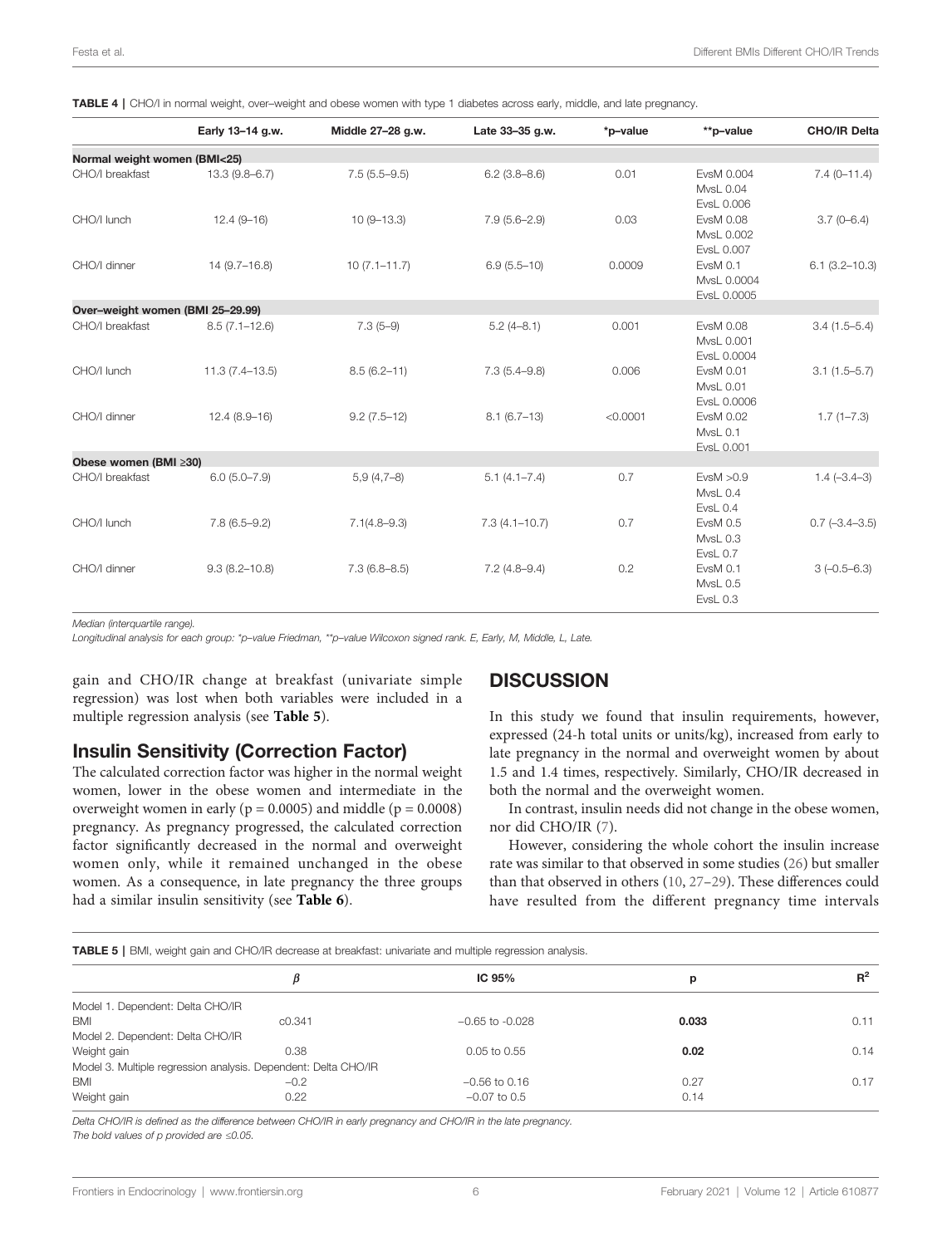|                                 | Early 13-14 g.w. | Middle 27–28 g.w.   | Late 33-35 g.w.   | *p-value |  |  |
|---------------------------------|------------------|---------------------|-------------------|----------|--|--|
| BMI $<$ 25 kg/m <sup>2</sup>    | 53.7 (47.6–62.8) | 45.2 (34.9–53.6)    | 36.14 (29.0–44.7) | < 0.0001 |  |  |
| BMI 25-29.99 kg/m <sup>2</sup>  | 45.3 (38.4–51.1) | 39.0 (29.3–47.1)    | 31.8 (23.5–40.7)  | < 0.0001 |  |  |
| BMI $\geq$ 30 kg/m <sup>2</sup> | 33.8 (30.7-37.7) | $30.6(24.9 - 36.5)$ | 28.7 (23.8-32.4)  | 0.4      |  |  |
| **p-value                       | 0.0005           | 0.008               | 0.3               |          |  |  |

<span id="page-6-0"></span>TABLE 6 | Correction Factor across early, middle, and late pregnancy, in each group and between groups.

Median (interquartile range) \*p-value Friedman, \*\*p-value Kruskal–Wallis.

considered and from different characteristics and lifestyles of the populations under investigation.

Analogously, the CHO/IR decrease was smaller in our study with respect of others such as that of Zagury et al. ([30](#page-8-0)), who also found CHO/IRs higher than what we have observed. However, it should be considered that Zagury recruited women earlier and that the different CHO/IR pattern of the principal meals is similar to that of our study, with particular reference to breakfast. In fact, also our results prove that differences in insulin requirements and in CHO/IR at any stage of pregnancy are more evident at breakfast. This observation could result from the fact that breakfast is a high-carb meal and that the action of counter-regulating hormonal activity is maximal at the time of day when it is consumed.

We measured insulin requirements and CHO/IR from the  $13-14$ <sup>th</sup> g.w., as the women had reached a stable metabolic control [\(10](#page-7-0)) by then, until the  $33-35$ <sup>th</sup> g.w., as the majority of the obese women gave birth prematurely. On the other hand, there is evidence that obese women have an increased risk of preterm deliveries, despite the pathophysiology of pre-term delivery not being well characterized ([31](#page-8-0)).

During pregnancy, the insulin requirement increases with reference to the physiological increase in insulin resistance ([32\)](#page-8-0), and CHO/IR decreases ([7](#page-7-0), [26\)](#page-8-0). Out-of-pregnancy fat mass is a well-known factor responsible for insulin resistance. Therefore, women with higher BMI are expected to become more and more insulin resistant, as partly supported by the relationship we found between pregestational BMI and insulin requirements in early pregnancy. On the contrary, in our obese women the total insulin requirement did not increase, and CHO/IR did not decrease. These findings are in line with those of Forbes et al. who found that, in contrast to lean women, HOMA-IR did not increase in obese non-diabetic women between mid and late gestation as well as between postpartum and early pregnancy. Moreover, the same authors, who studied the glucose endogenous production by clamp, found that insulin sensitivity in the liver improved during pregnancy in the severe obese women but was unchanged in lean ones [\(33\)](#page-8-0).

We think that a relevant role is played by weight gain as we observed significant relationship between weight gain and CHO/ IR change (univariate simple regression). Previous study showed that the changes in insulin sensitivity from the time before conception through early pregnancy were inversely correlated with the changes in maternal weight gain in lean women with normal and abnormal glucose tolerance ([34\)](#page-8-0).

Even if we did not report data from the beginning of pregnancy, we think that in obese women, the higher insulin resistance already documented in early pregnancy is mitigated by

a lower weight increase—even weight loss in early pregnancy compared to normal weight and/or overweight women in all pregnancy phases. This evidence may explain the differences in insulin requirements and CHO/IR among groups at baseline in contrast to late gestation, when the obese women achieved a lower weight gain. Moreover, the "quality" of weight gain could also have an impact on the insulin resistance increase rate. In fact, although we do not have data on the body composition and on the physical activity of our population, evidence shows that lean mass increases more in obese women than in normal weight women during pregnancy ([14\)](#page-7-0).

Since significant relationship between pregestational BMI or weight gain and CHO/IR change was lost in multiple regression analysis, we conclude that pregestational BMI and weight gain do not play an independent predictive role, but together contribute to CHO/IR change.

All the women received a dietary prescription as well as general training on the function of the glycemic index and macronutrient distribution in meals. Therefore, we think that a medical nutritional therapy appropriate in quantity and quality [\(22\)](#page-8-0), likely plays a non-negligible role.

However, this hypothesis is not fully documented in our work since the patients' eating habits were not investigated prior to the first visit. Moreover, the results of the study show that the obese pregnant women lost weight in the first trimester, despite the application of the abovementioned diet recommendations. Given that adherence to the diet was verified through the selfmonitoring diary where women recorded the meal, the amount of carbohydrates, and the insulin used, we speculated that these findings can be derived from three factors: 1—MNT during pregnancy ([19,](#page-8-0) [21](#page-8-0)) leads to a weight loss in obese women since they eat better and likely less than before pregnancy; 2—women during pregnancy are more motivated, strictly adhering to controlled diet plans; 3—emesis of early pregnancy could contribute to this weight loss, even if this phenomenon can affect all pregnant women irrespective of BMI.

These data obtained with old technologies were not influenced by an automated insulin suspension system and CHO/IR was selected only when pre- and post-prandial glucose levels were at target.

Finally, other variables not investigated in the present study could affect insulin requirements and CHO/IR. The first of these, fetal hyperinsulinemia, by lowering fetal glycemia increases the concentration gradient of glucose across the placenta, influencing the glucose flux from mother to fetus and reducing maternal glucose levels ([35\)](#page-8-0); then, post-prandial glucose control is impaired by slower glucose disposal [\(36](#page-8-0)) and slower insulin absorption as pregnancy advances [\(37](#page-8-0)); lastly, physical activity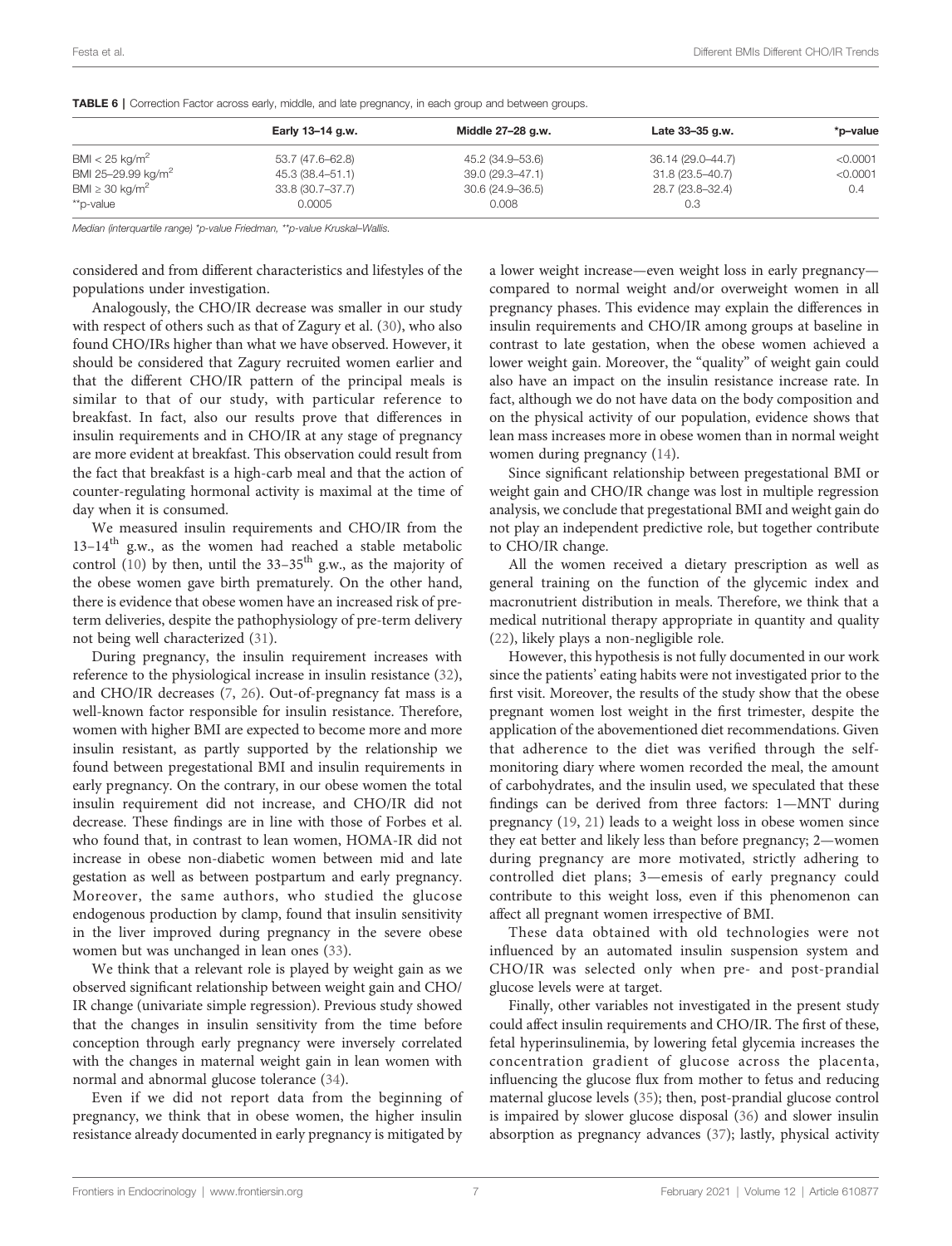<span id="page-7-0"></span>can have an impact on both weight gain and insulin requirements ([38,](#page-8-0) [39\)](#page-8-0)

The main study limitation is that this is a retrospective analysis sharing the same electronic database used in a previous study (7). Secondly the number of obese women is too small to draw definitive conclusions, so this finding should be confirmed in a larger population. Lastly, pregestational data are not available.

However, to date, few longitudinal data on CHO/IR in women with type 1 diabetes across early, middle, and late pregnancy are available and, to our knowledge, none with measured CHO/IR. This is the first study performed to assess CHO/IR in normal weight, overweight and obese pregnant women.

Deeper information might help in the management of pregnancy in type 1 diabetic women under insulin pump treatment, by predicting the CHO/IR trends during gestation. Therefore, a better practice in using technology may produce better outcomes.

## **CONCLUSIONS**

Pre-gestational BMI and weight gain contribute to determining the CHO/IR trend during pregnancy in pregnant type 1 diabetic Caucasian women under insulin pump treatment.

Although we cannot draw definitive conclusions as these retrospective findings need to be confirmed in a larger population, we think that these phenomena in obese women with type 1 diabetes in pregnancy deserve to be prospectively studied and considered in therapeutic algorithms of automated and manual insulin infusion systems in pregnancy.

## **REFERENCES**

- 1. Lapolla A, Dalfrà MG, Di Cianni G, Bonomo M, Parretti E, Mello G, et al. A multicenter Italian study on pregnancy outcome in women with diabetes. Nutr Metab Cardiovasc Dis (2008) 18(4):291–7. doi: [10.1016/](https://doi.org/10.1016/j.numecd.2006.12.001) [j.numecd.2006.12.001](https://doi.org/10.1016/j.numecd.2006.12.001)
- 2. Persson M, Norman M, Hanson U. Obstetric and perinatal outcomes in type 1 diabetic pregnancies: A large, population-based study. Diabetes Care (2009) 32(11):2005–9. doi: [10.2337/dc09-0656](https://doi.org/10.2337/dc09-0656)
- 3. Ylinen K, Raivio K, Teramo K. Haemoglobin A1c predicts the perinatal outcome in insulin-dependent diabetic pregnancies. Br J Obstet Gynaecol (1981) 88:961–7. doi: [10.1111/j.1471-0528.1981.tb01681.x](https://doi.org/10.1111/j.1471-0528.1981.tb01681.x)
- 4. Kitzmiller JL, Gavin LA, Gin GD, Jovanovic-Peterson L, Main EK, Zigrang WD. Preconception care of diabetes: glycemic control prevents congenital anomalies. JAMA (1991) 265:731–6.
- 5. DAFNE Study Group. Training in flexible, intensive insulin management to enable dietary freedom in people with type 1 diabetes: dose adjustment for normal eating (DAFNE) randomised controlled trial. BMJ (2002) 325:746. doi: [10.1136/bmj.325.7367.746](https://doi.org/10.1136/bmj.325.7367.746)
- 6. Sánchez-Hernández RM, Alvarado-Martel D, López-Plasencia Y, Carrillo-Domínguez A, Jiménez-Rodríguez A, Rodríguez-Cordero J, et al. Assessment of Alimentación Normal con Ajuste de Insulina (ANAIS), a Spanish version of the DAFNE programme, in people with Type 1 diabetes: a randomized controlled parallel trial. Diabetes Med (2019) 36(8):1037–45. doi: [10.1111/dme.13984](https://doi.org/10.1111/dme.13984)
- 7. Bongiovanni M, Fresa R, Visalli N, Bitterman O, Suraci C, Napoli A. A Study of the Carbohydrate-to-Insulin Ratio in Pregnant Women with Type 1 Diabetes on Pump Treatment. Diabetes Technol Ther (2016) 18(6):360–5. doi: [10.1089/dia.2015.0246](https://doi.org/10.1089/dia.2015.0246)

# DATA AVAILABILITY STATEMENT

The raw data supporting the conclusions of this article will be made available by the authors, without undue reservation.

## ETHICS STATEMENT

Ethical review and approval were not required for the study on human participants in accordance with the local legislation and institutional requirements. The patients/participants provided their written informed consent to participate in this study.

## AUTHOR CONTRIBUTIONS

CF and AN: conceptualization, software, validation, writing review and editing, and visualization. AN: methodology, supervision, and project administration. OB and CG: formal analysis. RF, MB, CS, CF, AN, NV, and CG: investigation and data curation. CF: resources and writing—original draft preparation. All authors contributed to the article and approved the submitted version.

## SUPPLEMENTARY MATERIAL

The Supplementary Material for this article can be found online at: [https://www.frontiersin.org/articles/10.3389/fendo.2021.610877/](https://www.frontiersin.org/articles/10.3389/fendo.2021.610877/full#supplementary-material) [full#supplementary-material](https://www.frontiersin.org/articles/10.3389/fendo.2021.610877/full#supplementary-material)

- 8. Roeder HA, Moore TR, Ramos GA. Insulin pump dosing across gestation in women with well-controlled type 1 diabetes mellitus. Am J Obstet Gynecol (2012) 207(4):324.e1–5. doi: [10.1016/j.ajog.2012.06.029](https://doi.org/10.1016/j.ajog.2012.06.029)
- 9. Mathiesen JM, Secher AL, Ringholm L, Nørgaard K, Hommel E, Andersen HU, et al. Changes in basal rates and bolus calculator settings in insulin pumps during pregnancy in women with type 1 diabetes. J Matern Fetal Neonatal Med (2014) 27(7):724–8. doi: [10.3109/14767058.2013.837444](https://doi.org/10.3109/14767058.2013.837444)
- 10. García-Patterson A, Gich I, Amini SB, Catalano PM, de Leiva A, Corcoy R. Insulin requirements throughout pregnancy in women with type 1 diabetes mellitus: three changes of direction. Diabetologia (2010) 53(3):446–51. doi: [10.1007/s00125-009-1633](https://doi.org/10.1007/s00125-009-1633)
- 11. Łuczyński W, Szypowska A, Głowińska-Olszewska B, Bossowski A. Overweight, obesity and features of metabolic syndrome in children with diabetes treated with insulin pump therapy. Eur J Pediatr (2011) 170)7:891–8. doi: [10.1007/s00431-010-1372-7](https://doi.org/10.1007/s00431-010-1372-7)
- 12. Rossi MC, Cristofaro MR, Gentile S, Lucisano G, Manicardi V, Mulas MF, et al. AMD Annals Study Group. Sex disparities in the quality of diabetes care: biological and cultural factors may play a different role for different outcomes: a cross-sectional observational study from the AMD Annals initiative. Diabetes Care (2013) 36(10):3162–8. doi: [10.2337/dc13-0184](https://doi.org/10.2337/dc13-0184)
- 13. Kaul K, Apostolopoulou M, Roden M. Insulin resistance in type 1 diabetes mellitus. Metabolism (2015) 64(12):1629–39. doi: [10.1016/](https://doi.org/10.1016/j.metabol.2015.09.002) [j.metabol.2015.09.002](https://doi.org/10.1016/j.metabol.2015.09.002)
- 14. Catalano PM, Shankar K. Obesity and pregnancy: mechanisms of short term and long term adverse consequences for mother and child. BMJ (2017) 356:j1. doi: [10.1136/bmj.j1](https://doi.org/10.1136/bmj.j1)
- 15. Klemetti M, Nuutila M, Tikkanen M, Kari MA, Hiilesmaa V, Teramo K. Trends in maternal BMI, glycaemic control and perinatal outcome among